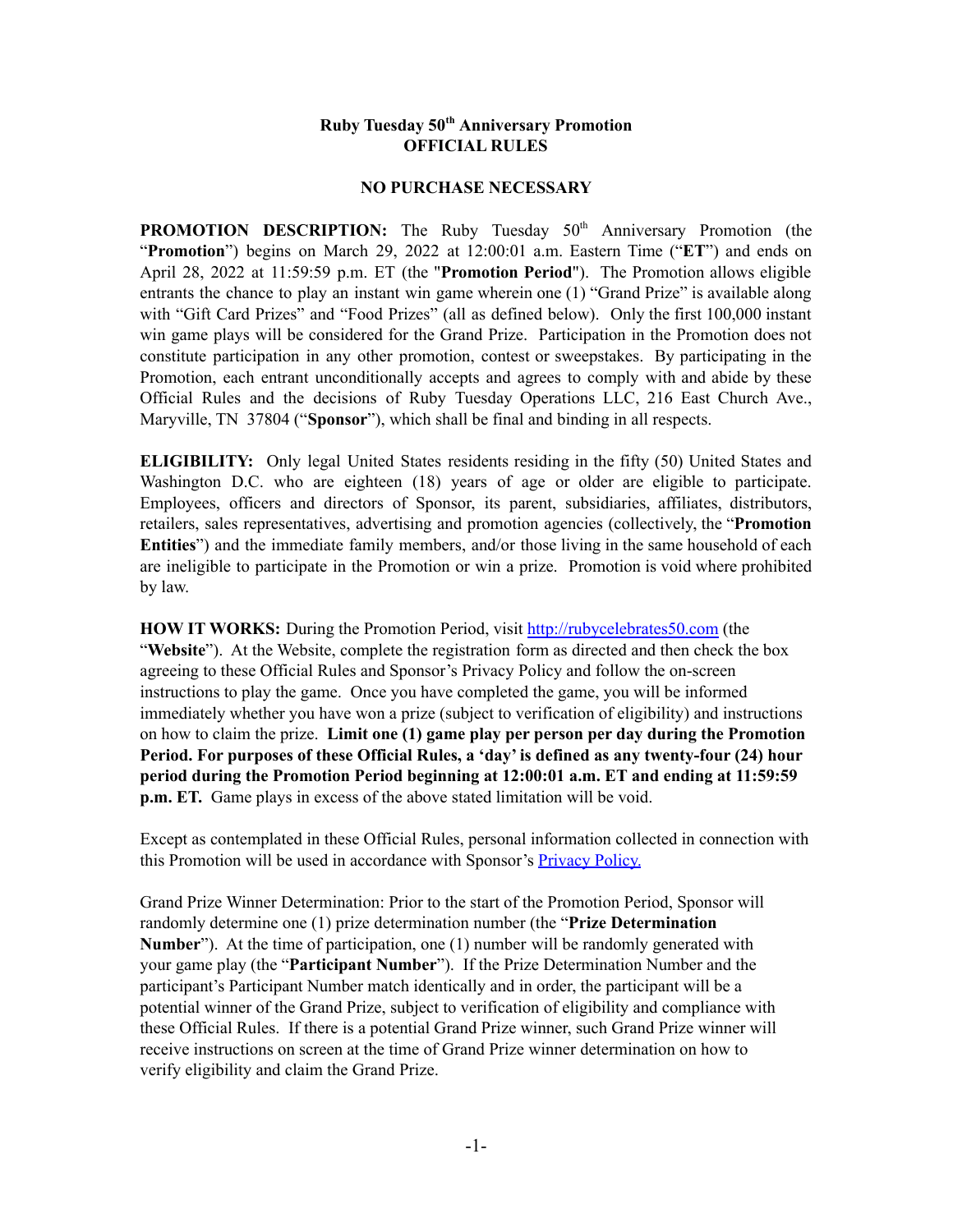Gift Card Prize Winner Determination: One (1) computer generated winning time will be randomly generated for each Gift Card prize available. If you are the first participant to play the game at or after one of the randomly generated times, you will be a potential winner of the prize indicated, subject to verification of eligibility. If you are a potential winner, you will be provided with instructions on how to claim your prize during your online session. If you receive a message that contains any message other than a winning prize message, you are not a prize winner.

The Promotion Entities shall not be responsible for incorrect or inaccurate entry information whether caused by Internet users or by any of the equipment or programming associated with or utilized in the Promotion or by any technical or human error which may occur in the processing of the entries in the Promotion. The Promotion Entities assume no responsibility or liability for any error, omission, interruption, deletion, theft or destruction, or unauthorized access to, or alteration of entries. NOTE: Participation must be by the participant and only as directed in these Official Rules. Participation by any other individual or any entity, and/or originating at any website or other platform, including but not limited to commercial promotion subscription notification and/or entering service sites, will be declared invalid and disqualified for this Promotion. The use of any device to automate the entry process is prohibited and will lead to disqualification.

In the event of a dispute over the identity of an entrant, entry will be deemed completed by the authorized account holder of the email address provided at time of registration, as long as such person is otherwise eligible in accordance with these Official Rules. "Authorized account holder" is defined as the natural person who is assigned to an email address by an Internet access provider, on-line service provider, wireless carrier, or other organization (e.g., business, educational institution, etc.) that is responsible for assigning email addresses for the domain associated with the submitted email address.

If due to technical, production or other errors, more prizes are claimed than intended, the intended prize will be awarded in a random drawing from all those submitting purportedly valid claims. No more than the number of prizes set forth in these Official Rules will be awarded. ALL POTENTIAL WINNING PLAYS ARE SUBJECT TO VERIFICATION BY SPONSOR, WHOSE DECISIONS ARE FINAL AND BINDING. A "SCREEN SHOT" IS NOT PROOF OR EVIDENCE OF A WINNING PLAY AND/OR PRIZE. A PARTICIPANT IS NOT A WINNER OF ANY PRIZE, EVEN IF THE PLATFORM SHOULD SO INDICATE, UNLESS AND UNTIL SAID PARTICIPANT'S ELIGIBILITY AND THE POTENTIAL WINNING PLAY HAVE BEEN VERIFIED AND SAID PARTICIPANT HAS BEEN NOTIFIED THAT VERIFICATION IS COMPLETE. SPONSOR WILL NOT ACCEPT SCREEN SHOTS OR OTHER EVIDENCE OF WINNING IN LIEU OF ITS VALIDATION PROCESS. ANY PLAY THAT OCCURS AFTER THE SYSTEM HAS FAILED FOR ANY REASON IS DEEMED A DEFECTIVE PLAY AND IS VOID AND WILL NOT BE HONORED. The submission of a prize claim is solely the responsibility of the participant.

## **PRIZES/ODDS:**

Grand Prize: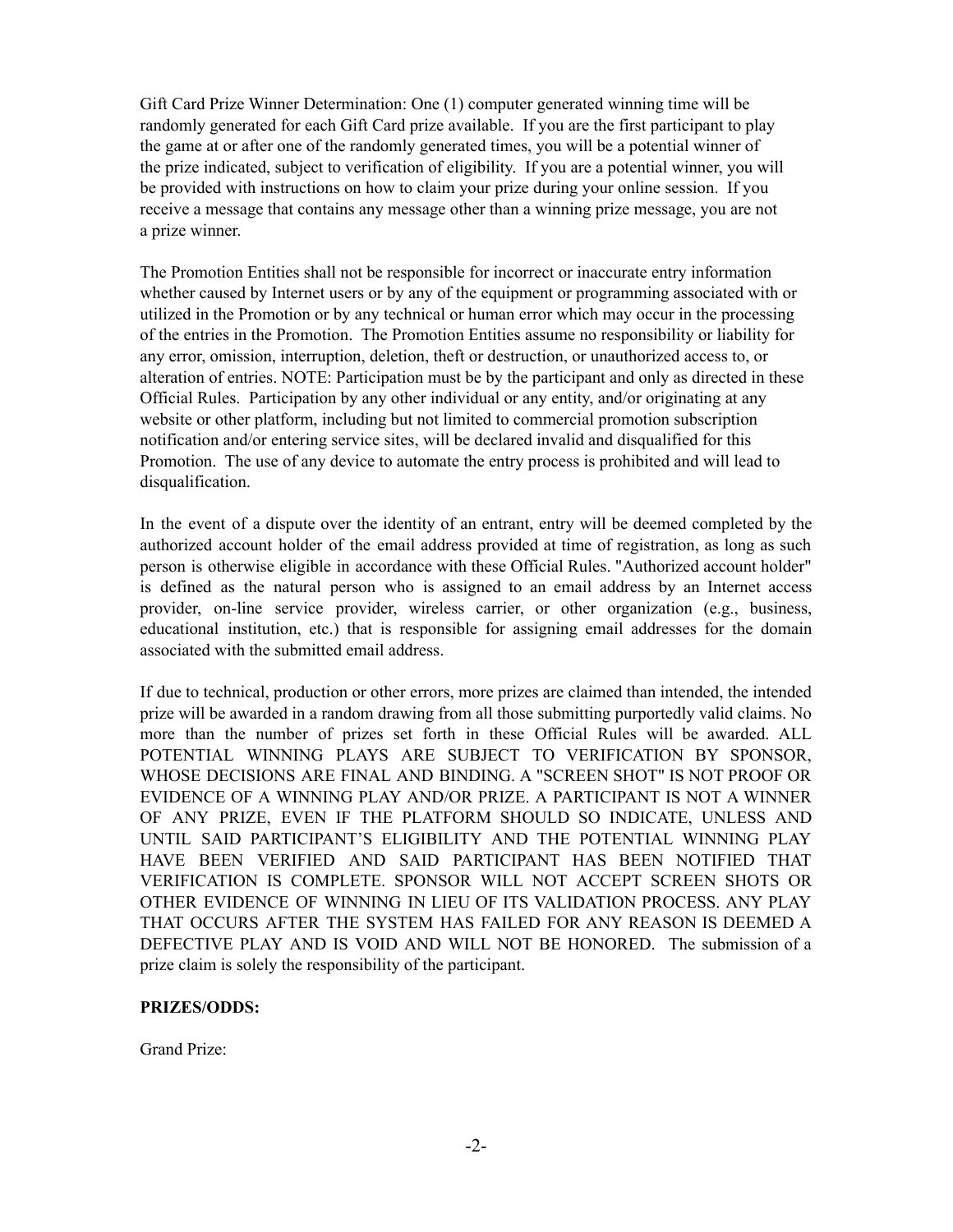One (1) Grand Prize is available. The Grand Prize consists of \$500,000. **THERE IS NO GUARANTEE THAT THE GRAND PRIZES WILL BE AWARDED.** The odds of winning the Grand Prize are 1:12,000,000.

Gift Card Prizes:

Two (2) \$500 Ruby Tuesday gift card prizes are available.

Five (5) \$100 Ruby Tuesday gift card prizes are available (approximately one (1) per seven (7) day period during the Promotion Period).

One Hundred Fifty (150) \$25 Ruby Tuesday gift card prizes are available (approximately five (5) per (1) day period during the Promotion Period).

Odds of winning a Gift Card Prize depend on the total number of eligible plays and the time and date upon which they are entered. Gift cards are subject to separate terms and conditions imposed by issuer.

Food Prizes:

Nine Thousand (9,000) Coupons good for a Coconut Shrimp Appetizer at Ruby Tuesday available with an ARV of \$11.99 each. Odds: 2:23

Nine Thousand (9,000) Coupons good for a Ruby's Cheeseburger at Ruby Tuesday available with an ARV of \$11.49 each. Odds: 2:23

Eight Thousand (8,000) Coupons good for a Garden Bar entrée or add-on at Ruby Tuesday available with an ARV of \$12.49 each. Odds: 2:23

Eight Thousand (8,000) Coupons good for an Ultimate Chicken Sandwich at Ruby Tuesday available with an ARV of \$11.99 each. Odds: 2:23

Eight Thousand (8,000) Coupons good for a Spinach Artichoke Dip at Ruby Tuesday available with an ARV of \$8.99 each. Odds: 2:23

Eight Thousand (8,000) Coupons good for a Crispy Mozzarella Sticks at Ruby Tuesday available with an ARV of \$8.99 each. Odds: 2:23

Eight Thousand (8,000) Coupons good for a Cheddar Queso & Chips at Ruby Tuesday available with an ARV of \$7.99 each. Odds: 2:23

Seven Thousand (7,000) Coupons good for a Philly Cheesesteak Hoagie at Ruby Tuesday available with an ARV of \$13.49. Odds: 2:23

Five Thousand (5,000) Coupons good for a Chocolate Lava Cake at Ruby Tuesday available with an ARV of \$6.99. Odds: 3:47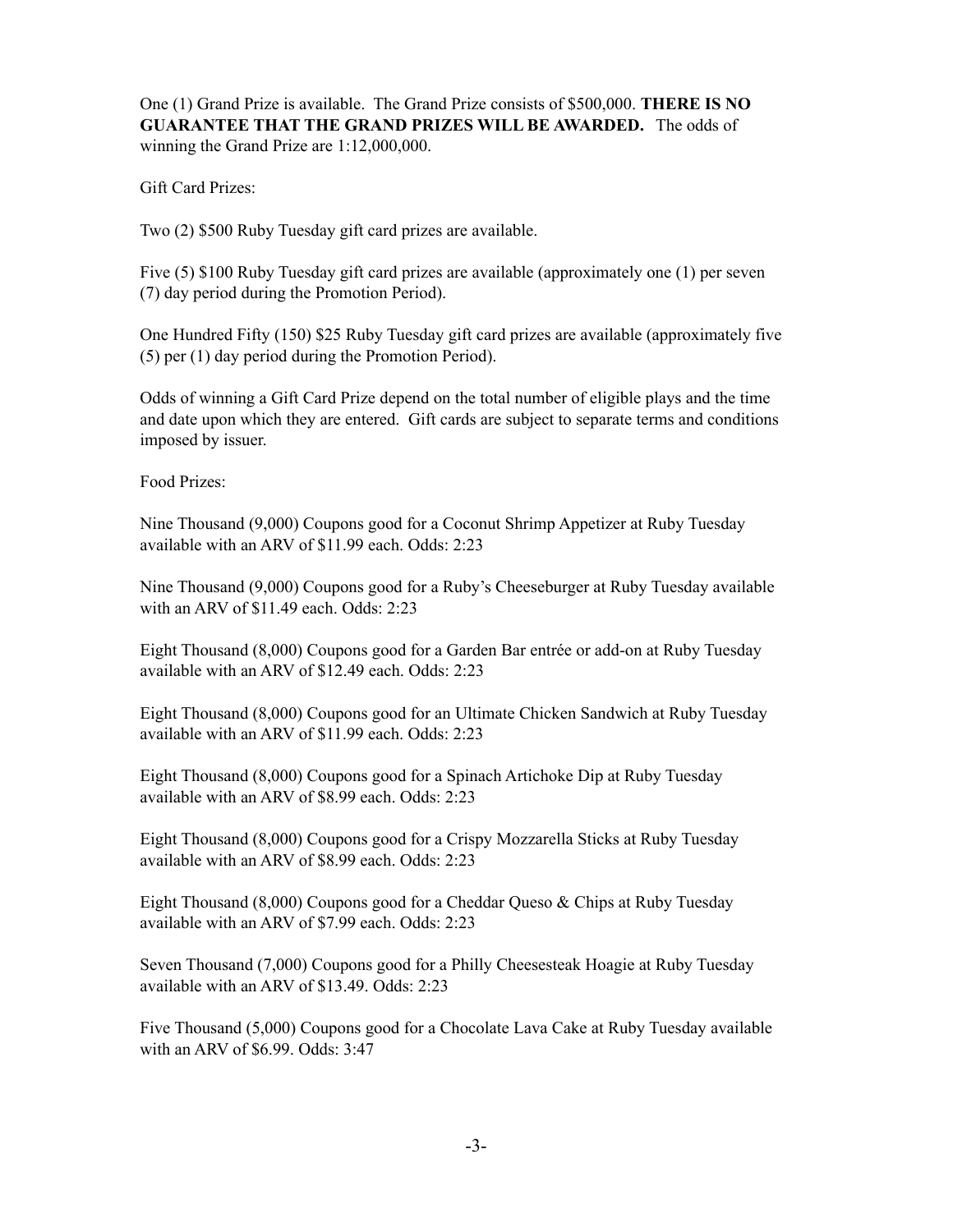Food Prizes are randomly seeded based on the odds stated above for each Food Prize available. Number of Food Prizes available are based on the anticipated number of game plays during the Promotion Period. The actual number of Food Prizes awarded may be greater or less than the number of awards stated above depending on the number of game plays actually completed during the Promotion Period. Free product coupons expire on 6/28/2022. A limit of one (1) Food Prize coupon may be redeemed during any visit. Coupons won in-store can only be redeemed upon next visit.

The total ARV of all prizes available in this promotion is \$1,249,550.

## UNCLAIMED/UNREDEEMED GIFT CARD AND FOOD PRIZES WILL NOT BE AWARDED.

Limit one (1) prize per person per day.

**GENERAL PRIZE CONDITIONS:** Winners shall be solely responsible for all federal, state, and/or local taxes, and the reporting consequences thereof, and for any other fees or costs associated with the applicable prize. Any potential Grand Prize winner must sign and have notarized an Affidavit of Eligibility, a Liability Release, and (where imposing such condition is legal) a Publicity Release (collectively, "**Prize Claim Documents**"). If winner fails or refuses to sign and return all Prize Claim Documents within five (5) days of prize notification (or a shorter time if required by exigencies), winner may be disqualified. In such event, at the discretion of Sponsor, the Grand Prize will either not be awarded or a new Prize Determination Number will be selected.

**GENERAL:** Acceptance of a prize constitutes prize winner's permission for Sponsor and its designees to use prize winner's name, photograph, likeness, voice, biographical information, statements and address (city and state) for advertising and/or publicity purposes worldwide and in all forms of media now known or hereafter developed, in perpetuity, without further compensation. Entrants agree that the Promotion Entities (A) shall not be responsible or liable for, and are hereby released from, any and all costs, injuries, losses or damages of any kind, including, without limitation, death and bodily injury, due in whole or in part, directly or indirectly, to participation in the Promotion or any Promotion-related activity, or from entrants' acceptance, receipt, possession and/or use or misuse of any prize, and (B) have not made any warranty, representation or guarantee express or implied, in fact or in law, with respect to any prize, including, without limitation, to such prize's quality or fitness for a particular purpose. Sponsor assumes no responsibility for any damage to an entrant's or any other person's computer system or wireless phone which is occasioned by participating in the Promotion, or for any computer system, phone line, hardware, software or program malfunctions, or other errors, failures, delayed computer transmissions or network connections that are human or technical in nature. Without limiting the generality of the foregoing, Sponsor is not responsible for incomplete, illegible, misdirected, misprinted, late, lost, damaged, stolen, or postage-due submissions or prize notifications; or for lost, interrupted, inaccessible or unavailable networks, servers, satellites, Internet service providers, websites, or other connections; or for miscommunications, failed, jumbled, scrambled, delayed, or misdirected computer, telephone or cable transmissions; or for any technical malfunctions, failures, difficulties or other errors of any kind or nature; or for the incorrect or inaccurate capture of information, or the failure to capture any information. Sponsor reserves the right in its sole discretion to disqualify any individual who